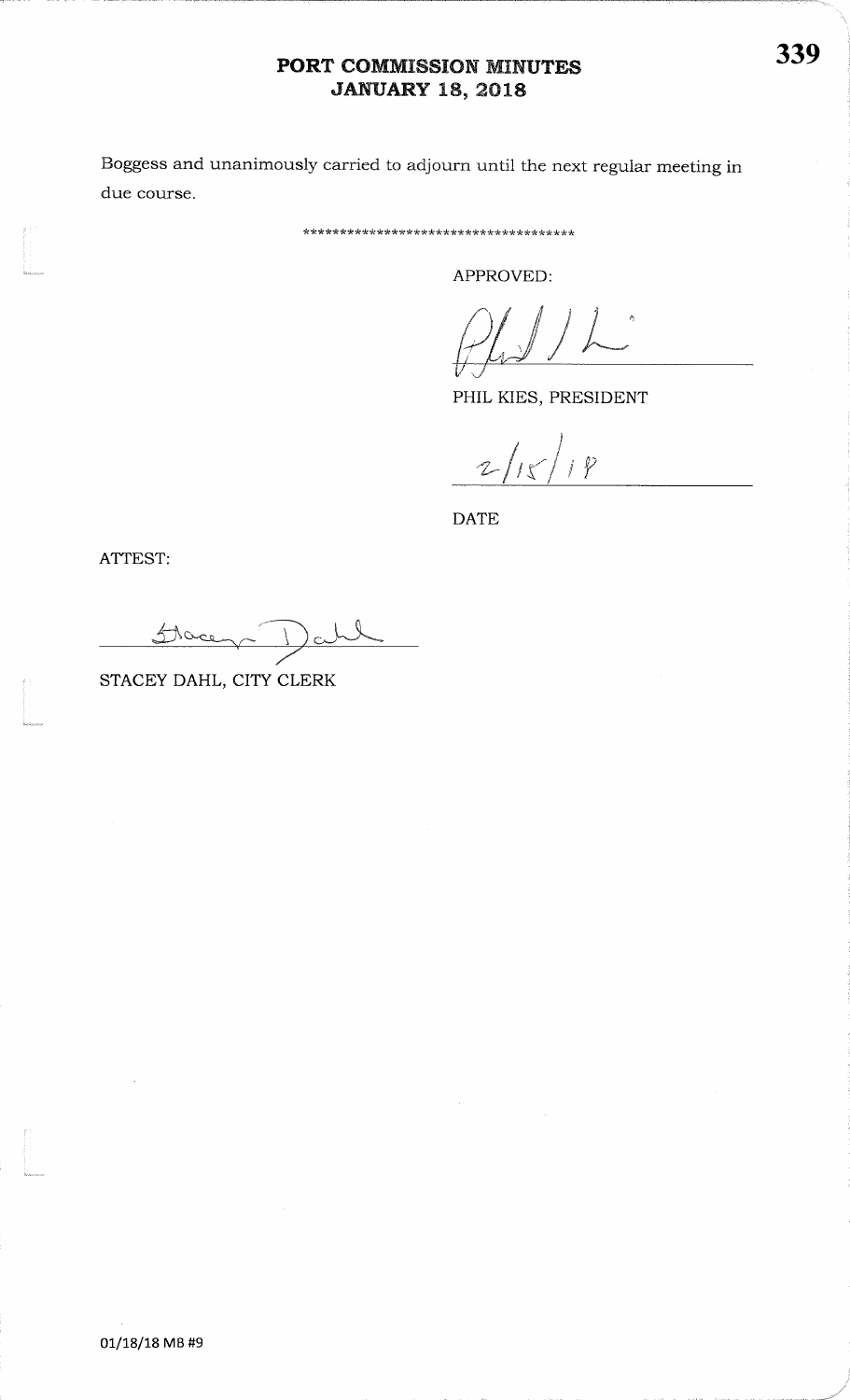# PORT COMMISSION AGENDA FEBRUARY 15, 2018 5:OO P.M.

- I. CALL TO ORDER
- II. ROLL CALL AND ESTABLISH QUORUM
- III. AMENDMENTS/COMMENTS
- IV APPROVE MINUTES: A. JANUARY 18, 2018; REGULAR
- V. BUSINESS:
	- 1. ADDENDUM TO LEASE AGREEMENT AND ASSIGNMENT OF BAIT SHOP LEASE; JUSTIN ROLAND TO JULIUS GRITZMAN (just need to spread)
	- 2. COMMISSIONER WALT RODE, WARD 3; RESIGNATION
	- 3. HARBORMASTER'S REPORT

340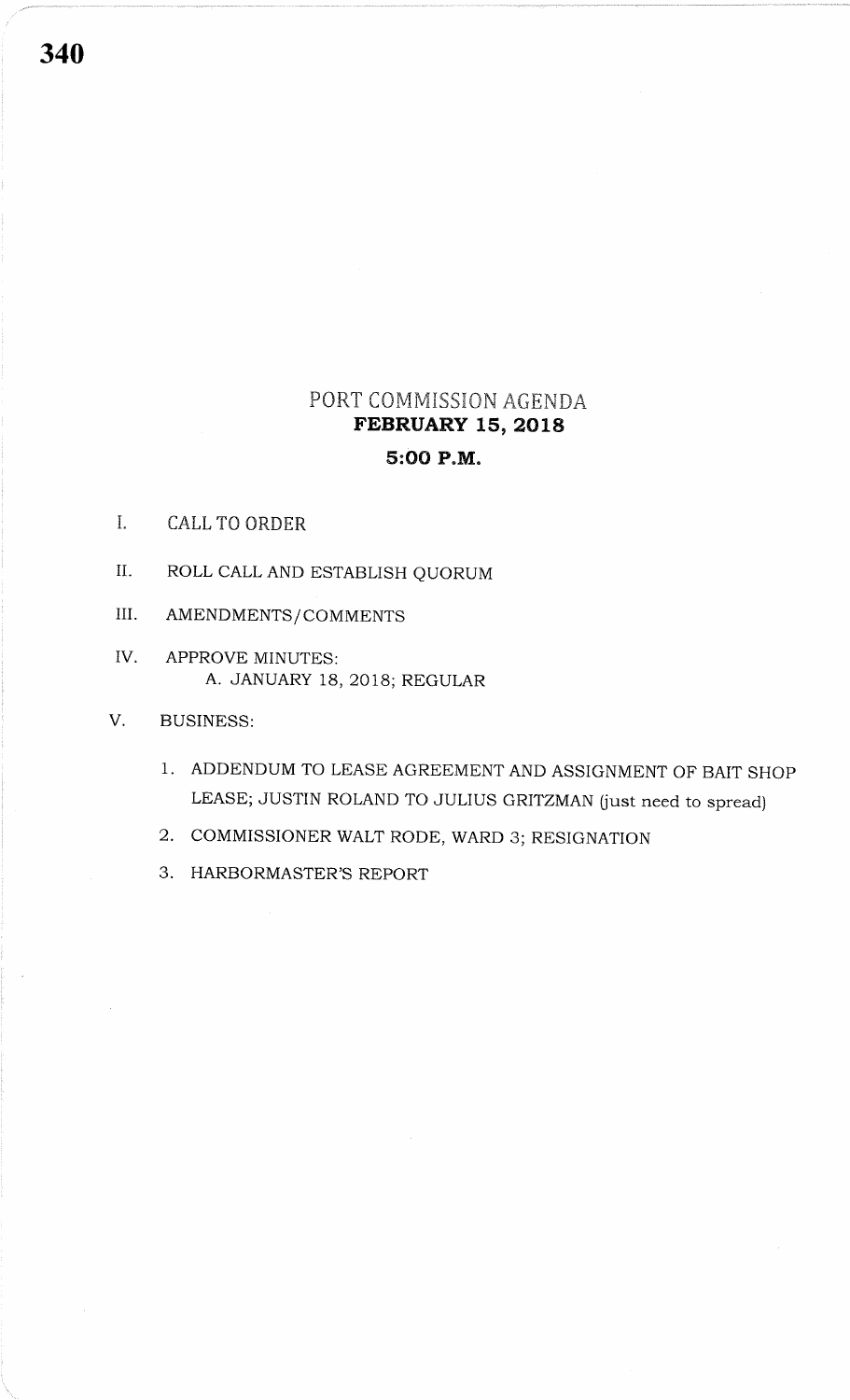Be it remembered that a regular meeting of the Port Commission of theCity of Long Beach, Mississippi, was begun and held at the City Hall MeetingRoom, 201 Jeff Davis Avenue, in said City, on Thursday, February 15, 2018, at 5:00 o'clock p.m., it being the time, date, and place fixed for holding said meeting.

There were present and in attendance on said Commission and at themeeting the following named persons: President Phil Kies, Vice President SusanNicolais, Secretary Don Deschenes, Commissioners Russell Jones, Brian Currie,Barney Hill, Harbormaster Bill Angley, and City Clerk Stacey Dahl.

Absent the meeting were Commissioners Walt Rode, Junior Husband, andBrandon Boggess.

There being a quorum present and sufficient to transact the business of this meeting, the following proceedings were had and done.

#### \*\*\*\*\*\*\*\*\*\*\*\*\*\*\*\*\*\*\*\*\*

Commissioner Kies called the meeting to order; whereupon there were noamendments or comments to the agenda.

\*\*\*\*\*\*\*\*\*\*\*\*\*\*\*\*\*\*\*\*\*\*\*\*

Commissioner Deschenes made motion seconded by CommissionerNicolais and unanimously carried to approve minutes of the Port Commission,as follows:

 $\triangleright$  Regular Minutes dated January 18, 2018, as submitted.

\*\*\*\*\*\*\*\*\*\*\*\*\*\*\*\*\*\*\*\*\*\*\*\*\*\*\*

Commissioner Nicolais made motion seconded by Commissioner Currieand unanimously carried to spread the signed, and approved by the Mayor andBoard of Aldermen on February, 6, 2018, ADDENDUM TO LEASE AGREEMENT BETWEEN THE LONG BEACH PORT COMMISSION AND JUSTIN ROLAND and ASSIGNMENT By AND BETWEEN JUSTTN ROLAND {ASSIGNORI AND JULIUSGRITZMAN (ASSIGNEE), upon the minutes of this meeting in words and figures, as follows:

f1

 $\frac{g}{f}$ 

t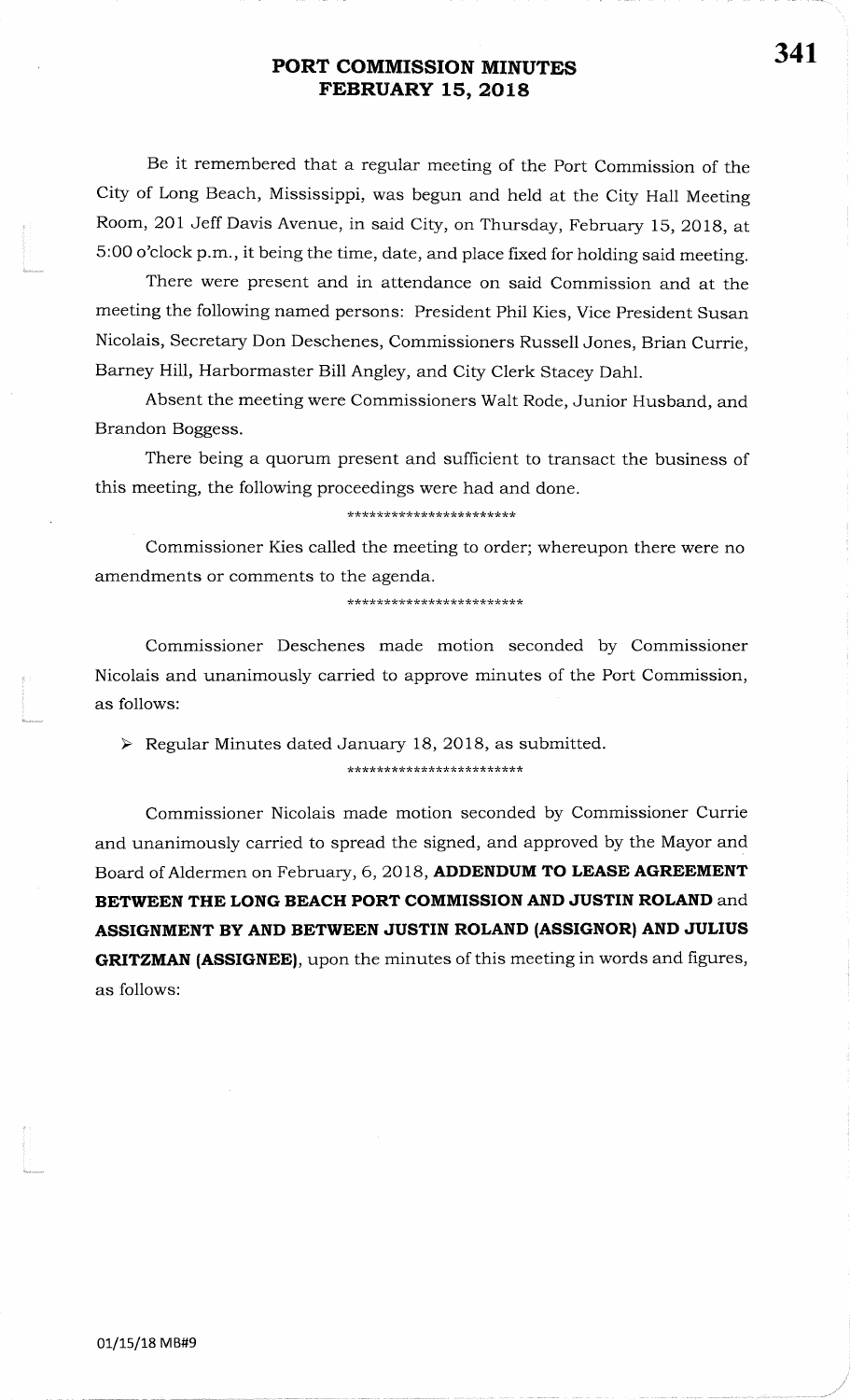#### ADDENDUM TO LEASE AGREEMBNT BETWEEN THE LONG BEACH PORT COMMISSION AND JUSTIN ROLAND

CAMB BEFORE the Long Beach Porl Commission (hereinafter referred to as "Lessor") at its regular meeting on January 18, 2018, the request of Justin Roland (hereinafter referred to as "Lessee") to amend the Lease Agreement dated September 29, 2014 currently in effect to allow Lessee to assign his leasehold rights and obligations, as more fully set forth in the Lease, and the Commission, a quorum having been established pursuant to Section 19 of the Lease Agreement, upon a proper motion and second, discussed the request for amendment to the Lease Agreement and upon a vote determined to amend Section Five of the Lease Agreement as follows:

Section Five of the Lease is deleted and substituted as set forth below:

#### **SECTION FIVE SUBLETTING**

I-ESSEE shall have the right to assign this Lease Agreement only upon written application to the Long Beach Port Commission who shall place the request upon the agenda at the next regular meeting following the request and upon proper motion and vote, record its consent or denial of the assignment request.

All other terms and conditions, rights and obligations of the parties contained within the I-ease Agreement remain in full force and effect.

This modification shall be executed by the Lessor and Lessee and attached to the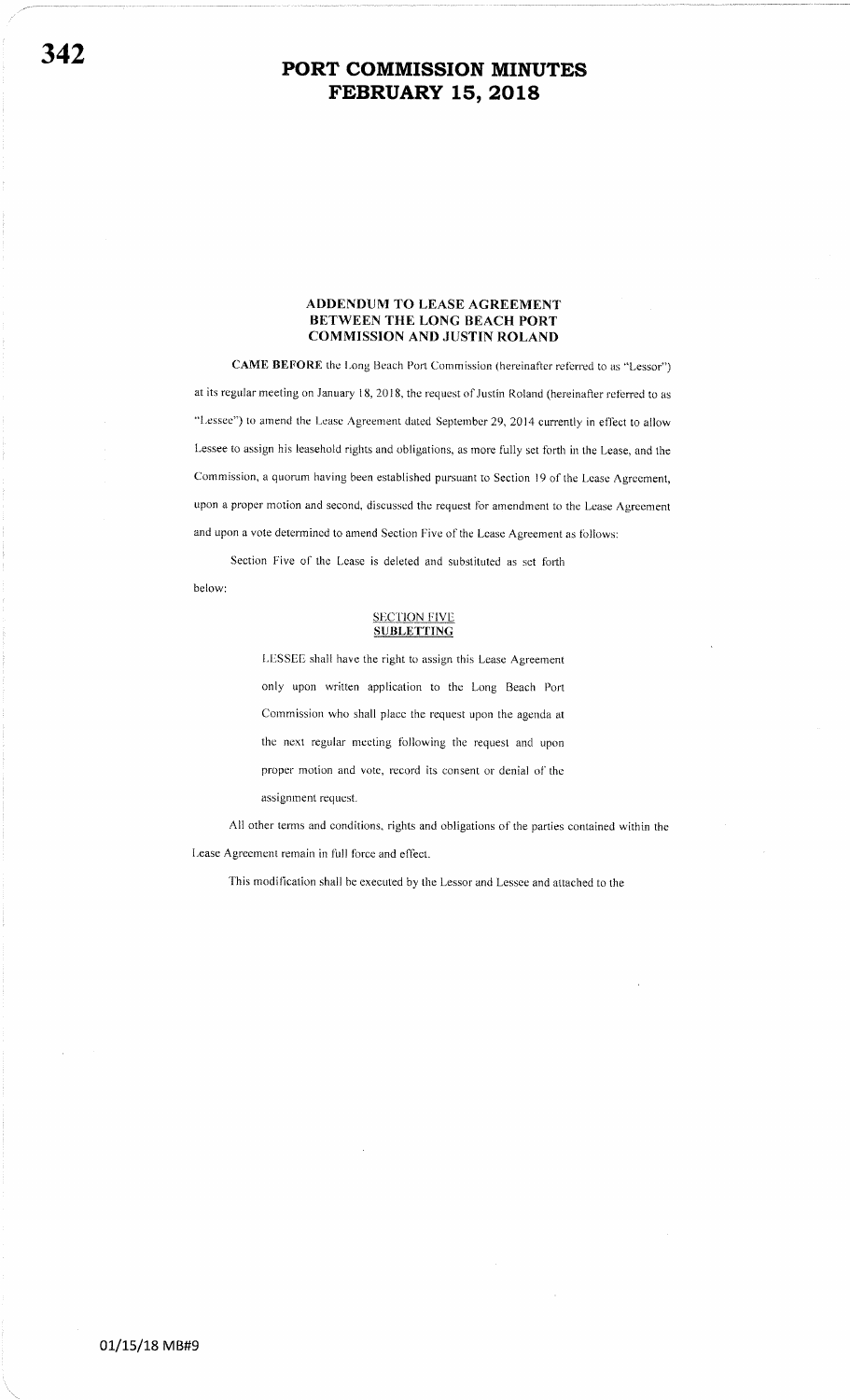Lease Agreement as if lully incorporated therein.

Lessor: LONG BRACH PORT COMMISSION

dies By:Phil Kies, President Phil Kies, President<br>Date of Execution:  $\frac{2}{\sqrt{7}}$   $\frac{1}{\sqrt{2}}$ 

Lessee: JUSTIN ROLAND

l<br>L<br>Antaranan

t<br>List<br>Karlson

t

Lorad  $\phi$ are of Execution:  $\alpha \log \alpha$ 

CITY OF LONG BEACH Bass,  $By: \searrow$ 

Date of

2 of2

#### Addendum to Lease Agreemen

343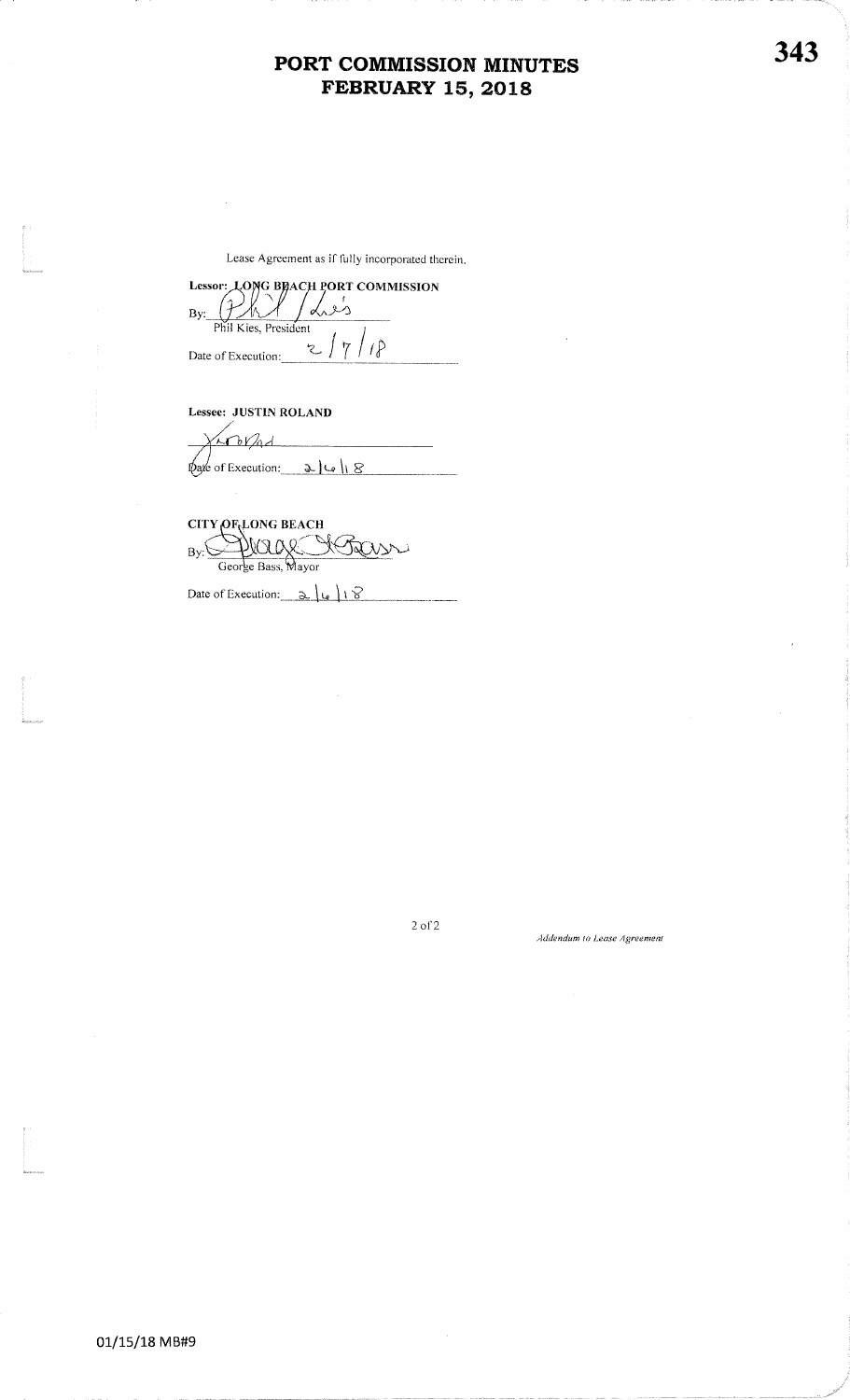#### **Assignment**

Justin Roland of 4500 Washington Aveuue, Gulfport, Mississippi,39507 (the "Assignor") assigns the entirety of the Assignor's contractual rights and obligations under the contract dated September 29, 2014 for lease for the purpose of operating a marine related business consisting of fishing supplies and fuel sales with Long Beach Port Commission of PO Box 929, Long Beach, Mississippi, 39560, which is attached hereto as Schedule "A", to Julius Gritzman of 3061 Red Bud Drive, Kiln, Mississippi, 39556 (the "Assignee").

In consideration thereof, the Assignor acknowledges receipt of valuable consideration in an amount to be negotiated from the Assignee.

The Assignor warrants and covenants the following with regard to the contractual rights which the Assignor has assigned:

- 1. that they are still owing to the Assignor over and above all claims for set-off or otherwise;
- 2. that the Assignor has the right to assign the contract;
- 3. that the Assignor will not, after this Assignment takes effect, receive and accept the assigned contractual rights;
- 4. that the Assignor will not do any act which may prevent or hinder the Assignee from enforcing the assigned contractual rights; and
- .5. that the Assignor has not done or knowingly permitted any act, deed or thing by which the contractual rights can be impeached or affected in any manner.

The Assignor directs Long Beach Port Commission to complete the contractual obligations, which would otherwise be owed to the Assignor but which have been transferred as indicated herein, with the Assignee.

It is agreed that this Assignment will enure to the benefit of and be binding upon the parties to this Assignment, their heirs, executors, administrators, successors and assigns, respectively.

This Agreement will be construed in accordance with and governed by the laws of the State of Mississippi.

Page 1 of 2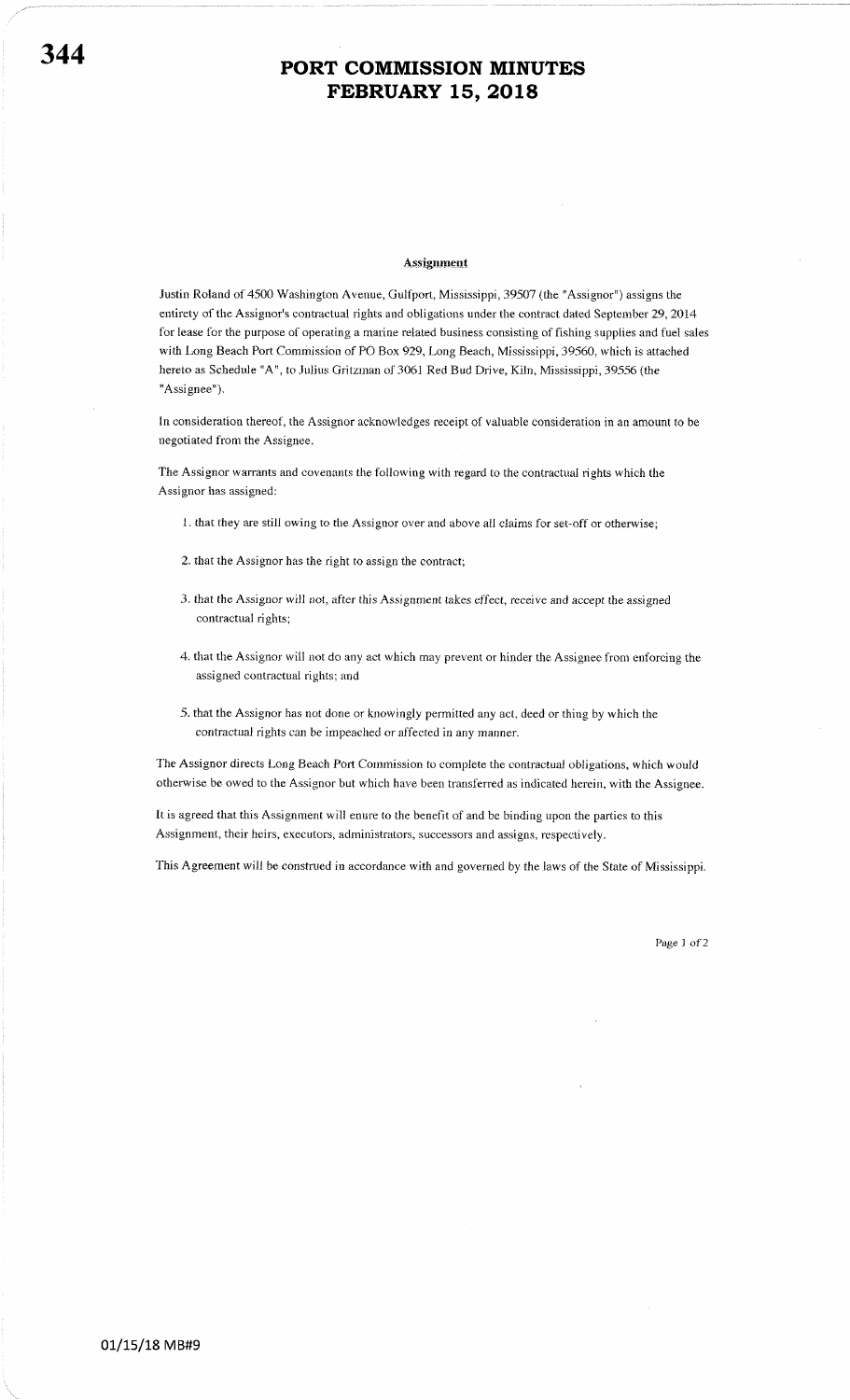| SIGNED, SEALED, AND DELIVERED                                                                                                        |                 |
|--------------------------------------------------------------------------------------------------------------------------------------|-----------------|
| this 19th day of January, 2018 in the presence of:                                                                                   |                 |
| ID # 4842<br><del>st</del> acey dahl<br>A NOTARY PUBLIC IN AND FOR<br>Commission Expires<br>the State of Mississippi<br>Dec. 5, 2019 | Justin Roland   |
| SIGNED, SEALED, AND DELIVERED                                                                                                        |                 |
| this 19th day of January, 2018 in the presence of:<br>10 # 4842                                                                      |                 |
| tacey dahl<br>A NOTARY PUBLIC IN AND FOR<br>ommission Expires                                                                        | Julius Gritzman |
| the State of Mississippi<br>Dec. 5, 2019                                                                                             |                 |

Page 2 of 2

There was no further action required or taken regarding aforesaid Lease Agreement and Assignment.

 $\star\,\star$ 

 $\star\star$ 

\*\*\*\*\*\*\*\*\*\*\*\*\*\*\*\*\*\*\*\*\*\*\*\*\*\*\*\*\*\*\*\*

The Commission accepted the resignation of Walt Rode, Ward 3 Appointment, due to his moving outside of the municipality.

\*\*\*\*\*\*\*\*\*\*\*\*\*\*\*\*\*\*\*\*\*\*\*\*\*\*\*\*\*\*\*\*\*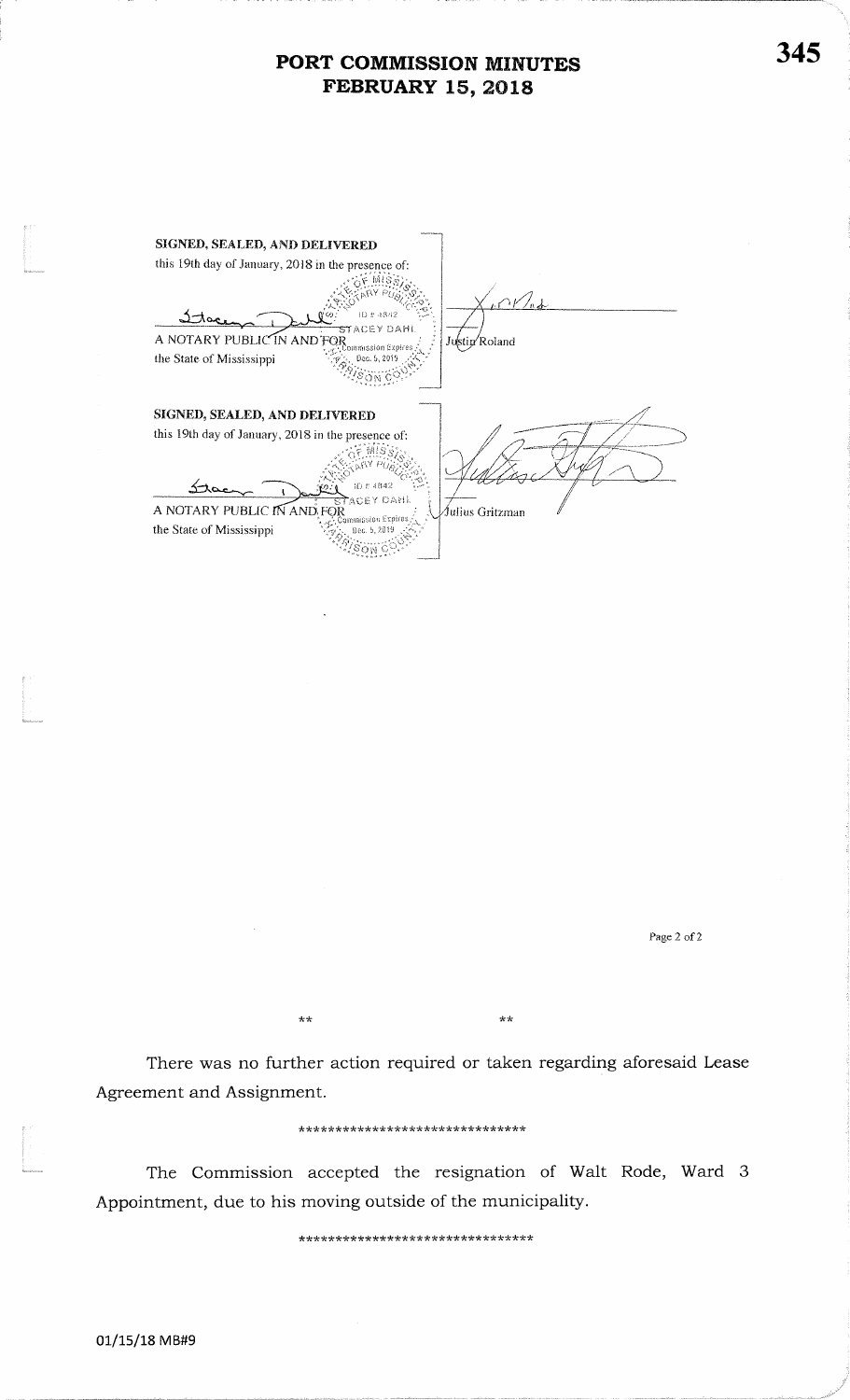The Commission recognized Harbormaster Bill Angley for his report, as follows:

#### Harbor Master Report

#### February 15, 2018

- David Ball, Griff Skellie and Myself have started a damage estimate list for Hurricane Nate. Since the low tides from weather myself and David Ball did a walk through to look at structure and sub structure. Receiving quotes from divers to do a slip by slip assessment of the harbor for debris and silting. As of now the price is around 10 to <sup>12</sup> thousand.
- Web Site: The city is currently building a new web site.
- **•** Decking: pier decking has started to rot at an increase rate making it difficult to keep up with. 20+ deck boards a pier not to include finger pier steps, boards, and stringers.
- . Jim Simpson is drafting new berthing agreement to include protocol for storms and evacuations along with an Ordinance
- JLB property has safety issues 1 hole in ground I have a cone on and dumpster enclosure needs to be repaired
- Already quoting repairs for damages
- Backflow preventers are trapping water in the valves causing them to split during a hard freeze
- Wi-Fi for boat owners: the system in place is outdated and having multiple issues and failures, Recommend we upgrade to provide better support for slips and staff. This will also allow us to install Wi-Fi cameras in outer areas of the harbor to provide better safety for the staff and security for the property and structures
- Reed to replace 5 cameras due to weathering and failure
- Striping and speed bumps: striping in the main harbor is being painted currently by myself and staff as part of maintenance. Recommend a resolution to have country come and paint professionally with machine to last longer and give us better lines to follow for future. Speeding is always been an issue at the harbor but with wear and tear the bumps are not what they used to be. Recommend to have them renewed or moved and possibly add additional to decrease the reckless driving in the harbor.
- Doors are rusting on the frames to point the doors cannot be secured quoting repairs since the frames are metal and a replacement is 1500 or more
- lawyer to proceed further with removal of derelict vessels?
- Live Aboard (Welch, Smith, Lundin, Dawson, James, Mc Donald)
- December 158 of 218
- January 157 of 218
- February 154 of 218

\*\*

Extensive discussion was held regarding repairs and the replacement of equipment as listed on the aforesaid report; however, no formal action was taken at this time.

tr Jr\*\*\*\*r(r(rh\*\*\*\*\*lr\*\*\*\*\* \*\* \* \*\*\* Jr\*\*\*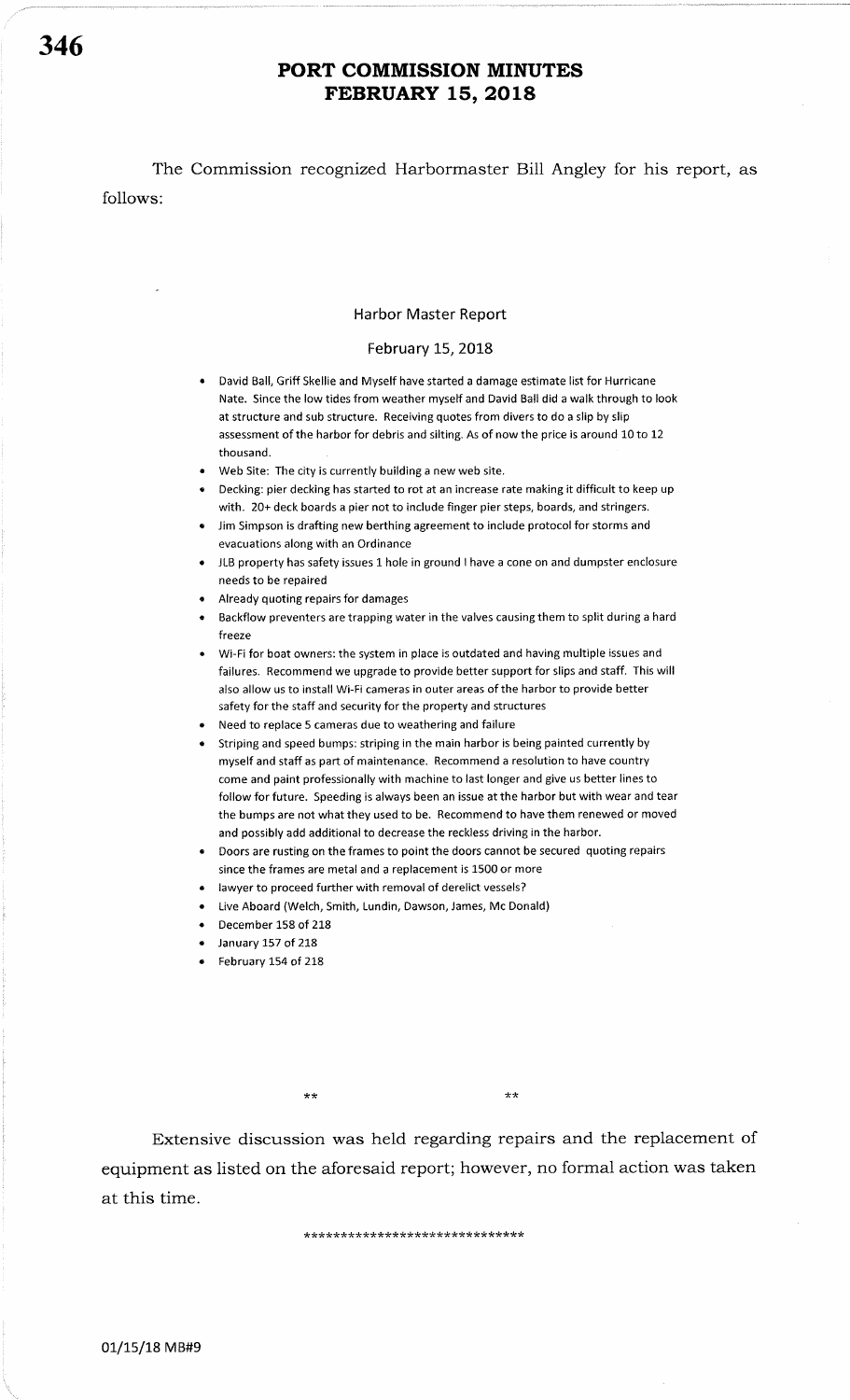There being no further business to come before the Port Commission at this time, Commissioner Nicolais made motion seconded by Commissioner Hill and unanimously carried to adjourn until the next regular meeting in duecourse.

\* \* \*\* \* \* \* \* \*\* \* \* \* \* \* \*

APPROVED

PHIL KIES, PRESIDENT

DATE

ATTEST:

t

t<br>|<br>|<br>|<br>|

t<br>|-<br>|-

STACEY DAHL, CITY CLERK